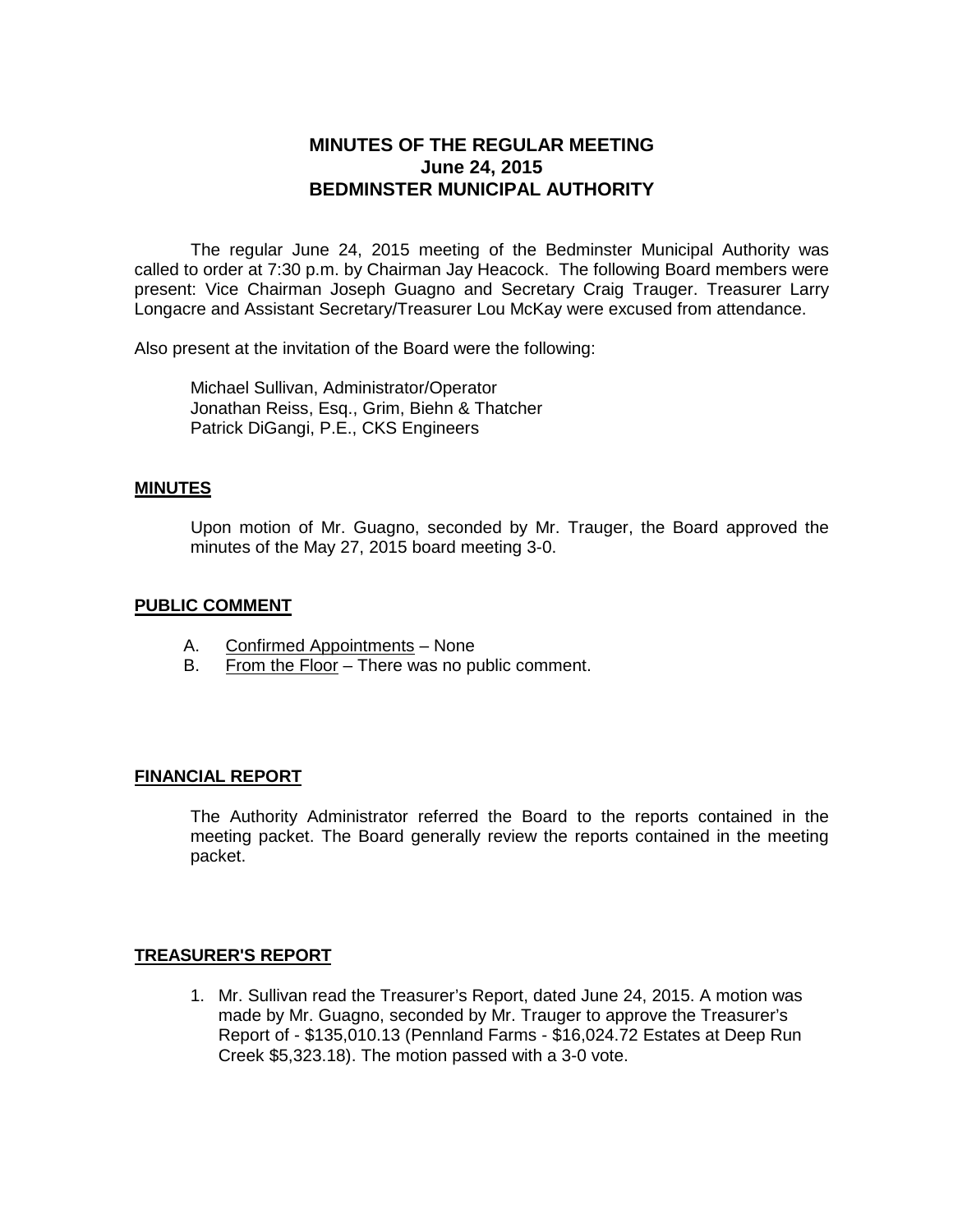## **SOLICITOR'S REPORT**

## **Authority Business**

Mr. Reiss referred the Board to his written report.

**Developments** – The Authority Solicitor briefly updated the Board on the Weis Market project.

The Authority Solicitor reviewed with the Board the Seventh Amendment to the Agreement with the Bedminster Water and Sewer Group. A motion was made by Mr. Trauger, seconded by Mr. Guagno to approve the Seventh Amendment to the Sewer Agreement between, Bedminster Water and Sewer Group, LP and the Authority and to authorize the Authority Chairman to sign the Agreement. The motion passed with a 3-0 vote.

## **ENGINEER'S REPORT**

### **Authority Projects**

The Authority's Engineer generally reviewed the projects within the written engineering report.

**Kern Drive Sewer Replacement Project** – The contractor has completed the installation of the pipe and temporary restoration of the Road. In addition, the installation of the trees and lawn restoration is scheduled for next week.

A motion was made by Mr. Trauger, seconded by Mr. Guagno to approved payment request Number #1, in the amount of \$63,897.00. The motion passed with a 3-0 vote.

**Wigton Circle –** The contractor hydro seeded all disturbed areas and has completed the modifications to the vent pipes. There is still minor grading to be completed. The Engineer discussed with the Board one homeowner requesting that his driveway be restored to its original state. This would include seal coated as part of the restoration process.

A motion was made by Mr. Trauger, seconded by Mr. Guagno to prepare a release for the seal coating, the amount to be determined by the Authority Engineer. The motion passed with a 3-0 vote.